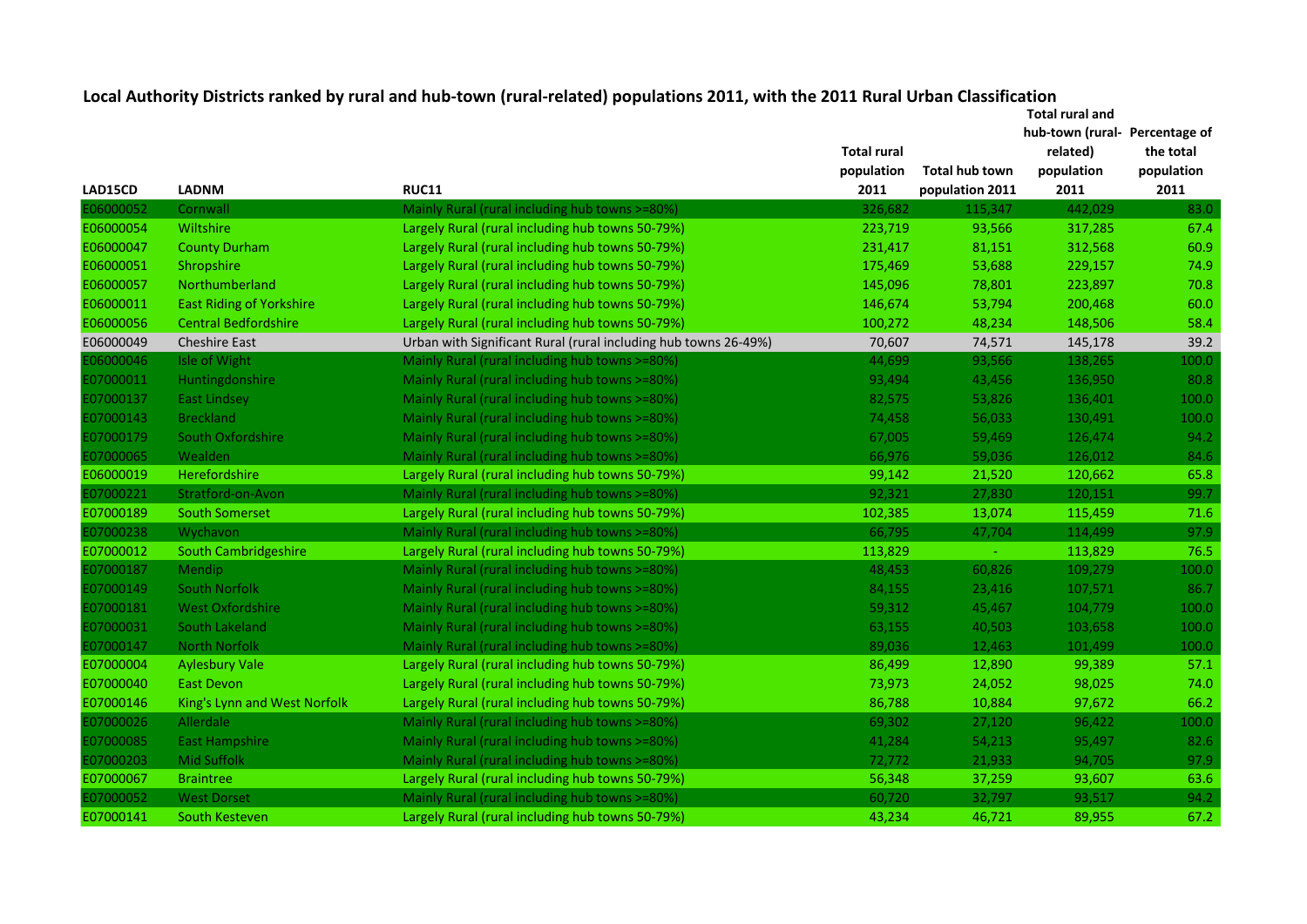| LAD15CD                | <b>LADNM</b>                     | <b>RUC11</b>                                                    | <b>Total rural</b><br>population<br>2011 | Total hub town           | hub-town (rural Percentage of<br>related)<br>population | the total<br>population<br>2011 |
|------------------------|----------------------------------|-----------------------------------------------------------------|------------------------------------------|--------------------------|---------------------------------------------------------|---------------------------------|
| 07000164               | Hambleton                        |                                                                 |                                          | population 2011          | 2011<br>89,140                                          | 100.0                           |
| 07000142               |                                  | Mainly Rural (rural including hub towns >=80%)                  | 72,308<br>67,911                         | 16,832<br>20,842         | 88,753                                                  | 99.4                            |
|                        | <b>West Lindsey</b>              | Mainly Rural (rural including hub towns >=80%)                  |                                          |                          |                                                         | 63.4                            |
| E07000076<br>E07000045 | <b>Tendring</b>                  | Largely Rural (rural including hub towns 50-79%)                | 49,319                                   | 38,181                   | 87,500                                                  | 70.2                            |
|                        | Teignbridge                      | Largely Rural (rural including hub towns 50-79%)                | 58,445                                   | 28,775                   | 87,220                                                  | 80.7                            |
| 07000139               | North Kesteven<br>Swale          | Mainly Rural (rural including hub towns >=80%)                  | 69,566                                   | 17,359                   | 86,925                                                  |                                 |
| E07000113              |                                  | Largely Rural (rural including hub towns 50-79%)                | 32,546                                   | 53,934                   | 86,480                                                  | 63.7                            |
| E06000050              | <b>Cheshire West and Chester</b> | Urban with Significant Rural (rural including hub towns 26-49%) | 86,301                                   | $\overline{\phantom{a}}$ | 86,301                                                  | 26.2                            |
| E07000205              | <b>Suffolk Coastal</b>           | Largely Rural (rural including hub towns 50-79%)                | 56,470                                   | 29,171                   | 85,641                                                  | 68.9                            |
| 07000155               | South Northamptonshire           | Mainly Rural (rural including hub towns >=80%)                  | 71,887                                   | 13,018                   | 84,905                                                  | 99.7                            |
| E07000009              | <b>East Cambridgeshire</b>       | Mainly Rural (rural including hub towns >=80%)                  | 62,586                                   | 21,232                   | 83,818                                                  | 100.0                           |
| E07000200              | Babergh                          | Mainly Rural (rural including hub towns >=80%)                  | 60,759                                   | 22,213                   | 82,972                                                  | 94.6                            |
| E07000079              | Cotswold                         | Mainly Rural (rural including hub towns >=80%)                  | 65,728                                   | 17,153                   | 82,881                                                  | 100.0                           |
| E07000169              | Selby                            | Mainly Rural (rural including hub towns >=80%)                  | 56,582                                   | 24,859                   | 81,441                                                  | 97.6                            |
| E07000111              | Sevenoaks                        | Largely Rural (rural including hub towns 50-79%)                | 51,911                                   | 29,506                   | 81,417                                                  | 70.9                            |
| 07000131               | Harborough                       | Mainly Rural (rural including hub towns >=80%)                  | 57,366                                   | 22,911                   | 80,277                                                  | 94.0                            |
| E07000091              | <b>New Forest</b>                | Urban with Significant Rural (rural including hub towns 26-49%) | 49,399                                   | 30,530                   | 79,929                                                  | 45.3                            |
| E07000227              | Horsham                          | Largely Rural (rural including hub towns 50-79%)                | 79,507                                   |                          | 79,507                                                  | 60.6                            |
| E07000077              | <b>Uttlesford</b>                | Mainly Rural (rural including hub towns >=80%)                  | 64,233                                   | 15,210                   | 79,443                                                  | 100.0                           |
| E06000024              | North Somerset                   | Urban with Significant Rural (rural including hub towns 26-49%) | 37,238                                   | 41,545                   | 78,783                                                  | 38.9                            |
| E07000216              | Waverley                         | Largely Rural (rural including hub towns 50-79%)                | 33,990                                   | 44,544                   | 78,534                                                  | 64.6                            |
| E07000080              | <b>Forest of Dean</b>            | Mainly Rural (rural including hub towns >=80%)                  | 54,803                                   | 23,339                   | 78,142                                                  | 95.3                            |
| E07000042              | Mid Devon                        | Mainly Rural (rural including hub towns >=80%)                  | 58,206                                   | 19,544                   | 77,750                                                  | 100.0                           |
| E07000044              | <b>South Hams</b>                | Mainly Rural (rural including hub towns >=80%)                  | 65,564                                   | 11,851                   | 77,415                                                  | 93.1                            |
| E08000036              | Wakefield                        | Urban with City and Town                                        | 57,828                                   | 18,899                   | 76,727                                                  | 23.5                            |
| E06000013              | North Lincolnshire               | Urban with Significant Rural (rural including hub towns 26-49%) | 75,295                                   | 1,108                    | 76,403                                                  | 45.6                            |
| E07000188              | Sedgemoor                        | Largely Rural (rural including hub towns 50-79%)                | 49,987                                   | 23,325                   | 73,312                                                  | 64.0                            |
| E07000151              | Daventry                         | Mainly Rural (rural including hub towns >=80%)                  | 49,398                                   | 23,879                   | 73,277                                                  | 94.1                            |
| E07000225              | Chichester                       | Largely Rural (rural including hub towns 50-79%)                | 60,312                                   | 12,543                   | 72,855                                                  | 64.0                            |
| E07000035              | <b>Derbyshire Dales</b>          | Mainly Rural (rural including hub towns >=80%)                  | 56,160                                   | 14,956                   | 71,116                                                  | 100.0                           |
| E07000029              | Copeland                         | Mainly Rural (rural including hub towns >=80%)                  | 45,703                                   | 24,900                   | 70,603                                                  | 100.0                           |
| E07000171              | Bassetlaw                        | Largely Rural (rural including hub towns 50-79%)                | 47,588                                   | 22,023                   | 69,611                                                  | 61.7                            |
| 07000050               | <b>North Dorset</b>              | Mainly Rural (rural including hub towns >=80%)                  | 45,611                                   | 22,972                   | 68,583                                                  | 100.0                           |
| E07000180              | Vale of White Horse              | Largely Rural (rural including hub towns 50-79%)                | 46,866                                   | 21.548                   | 68.414                                                  | 56.5                            |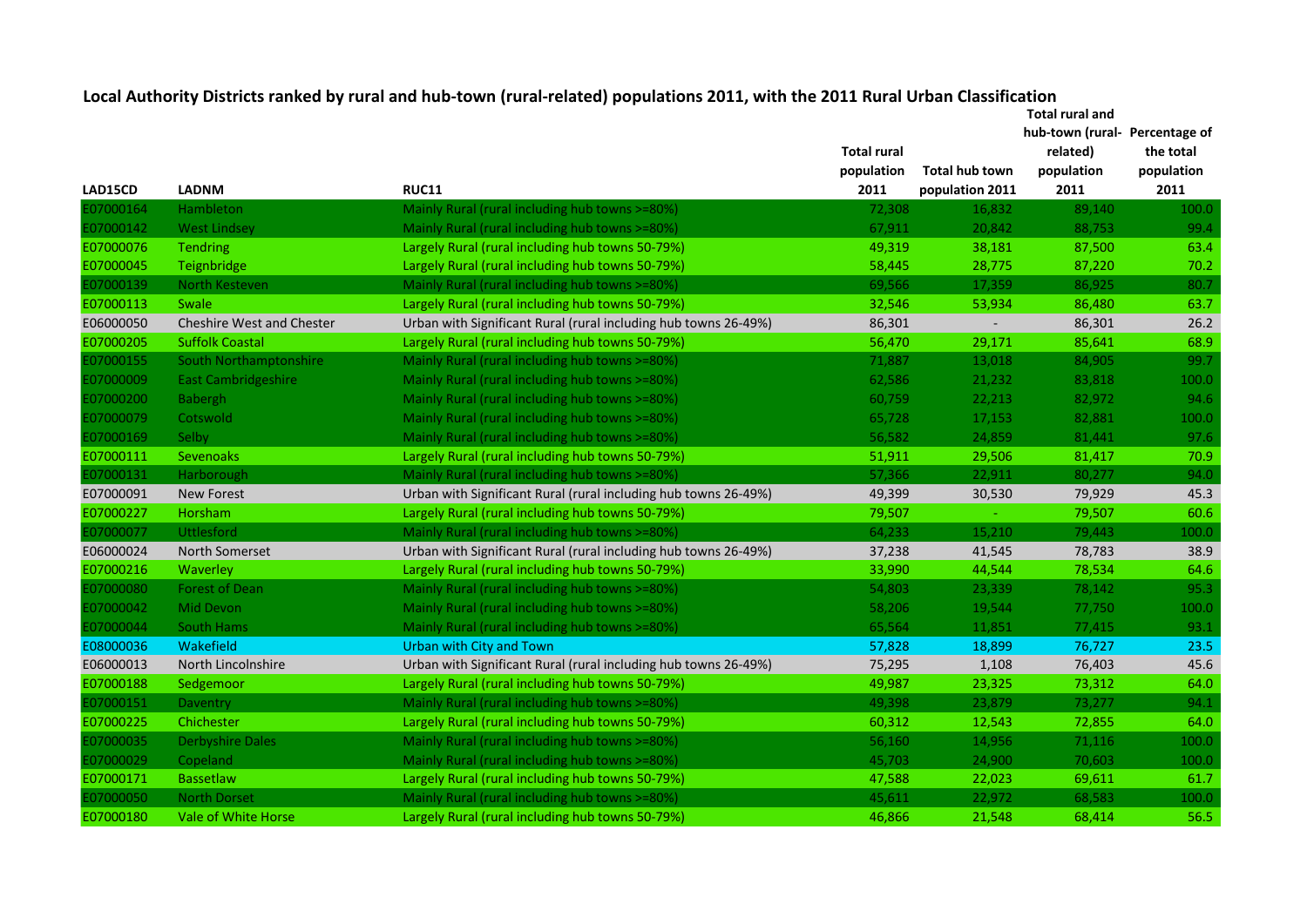|           |                                     |                                                                 | Total rural and    |                          |                  |               |
|-----------|-------------------------------------|-----------------------------------------------------------------|--------------------|--------------------------|------------------|---------------|
|           |                                     |                                                                 |                    |                          | hub-town (rural- | Percentage of |
|           |                                     |                                                                 | <b>Total rural</b> |                          | related)         | the total     |
|           |                                     |                                                                 | population         | Total hub town           | population       | population    |
| LAD15CD   | <b>LADNM</b>                        | <b>RUC11</b>                                                    | 2011               | population 2011          | 2011             | 2011          |
| E07000165 | Harrogate                           | Urban with Significant Rural (rural including hub towns 26-49%) | 51,899             | 16,363                   | 68,262           | 43.2          |
| E07000204 | St Edmundsbury                      | Largely Rural (rural including hub towns 50-79%)                | 41,155             | 27,041                   | 68,196           | 61.4          |
| E07000175 | <b>Newark and Sherwood</b>          | Largely Rural (rural including hub towns 50-79%)                | 67,107             |                          | 67,107           | 58.4          |
| E07000094 | Winchester                          | Largely Rural (rural including hub towns 50-79%)                | 66,992             |                          | 66,992           | 57.5          |
| E07000010 | Fenland                             | Largely Rural (rural including hub towns 50-79%)                | 22,365             | 44,094                   | 66,459           | 69.8          |
| E06000022 | <b>Bath and North East Somerset</b> | Urban with Significant Rural (rural including hub towns 26-49%) | 37,103             | 27,136                   | 64,239           | 36.5          |
| 07000046  | <b>Torridge</b>                     | Mainly Rural (rural including hub towns >=80%)                  | 35,167             | 28,672                   | 63,839           | 100.0         |
| E07000176 | <b>Rushcliffe</b>                   | Largely Rural (rural including hub towns 50-79%)                | 62,832             |                          | 62,832           | 56.5          |
| E07000198 | <b>Staffordshire Moorlands</b>      | Largely Rural (rural including hub towns 50-79%)                | 31,226             | 31,307                   | 62,533           | 64.4          |
| E07000043 | North Devon                         | Largely Rural (rural including hub towns 50-79%)                | 50,867             | 11,184                   | 62,051           | 66.2          |
| 07000074  | <b>Maldon</b>                       | Mainly Rural (rural including hub towns >=80%)                  | 40,167             | 21,462                   | 61,629           | 100.0         |
| E07000144 | <b>Broadland</b>                    | Urban with Significant Rural (rural including hub towns 26-49%) | 60,433             | $\overline{\phantom{a}}$ | 60,433           | 48.5          |
| E07000084 | <b>Basingstoke and Deane</b>        | Urban with Significant Rural (rural including hub towns 26-49%) | 44,724             | 15,433                   | 60,157           | 35.9          |
| 07000201  | <b>Forest Heath</b>                 | Mainly Rural (rural including hub towns >=80%)                  | 27,124             | 32,624                   | 59,748           | 100.0         |
| E08000017 | <b>Doncaster</b>                    | Urban with Minor Conurbation                                    | 42,162             | 17,295                   | 59,457           | 19.7          |
| E07000177 | Cherwell                            | Urban with Significant Rural (rural including hub towns 26-49%) | 43,542             | 15,829                   | 59,371           | 41.8          |
| E06000037 | West Berkshire                      | Urban with Significant Rural (rural including hub towns 26-49%) | 56,949             | 403                      | 57,352           | 37.3          |
| 07000218  | <b>North Warwickshire</b>           | Mainly Rural (rural including hub towns >=80%)                  | 46,426             | 10,573                   | 56,999           | 91.9          |
| E07000128 | Wyre                                | Largely Rural (rural including hub towns 50-79%)                | 31,460             | 25,359                   | 56,819           | 52.7          |
| E07000140 | South Holland                       | Largely Rural (rural including hub towns 50-79%)                | 56,682             |                          | 56,682           | 64.2          |
| 08000035  | <b>Leeds</b>                        | <b>Urban with Major Conurbation</b>                             | 43,035             | 13,572                   | 56,607           | 7.5           |
| E07000197 | Stafford                            | Urban with Significant Rural (rural including hub towns 26-49%) | 40,119             | 16,385                   | 56,504           | 43.2          |
| E07000134 | North West Leicestershire           | Largely Rural (rural including hub towns 50-79%)                | 41,871             | 12,370                   | 54,241           | 58.0          |
| E07000132 | <b>Hinckley and Bosworth</b>        | Largely Rural (rural including hub towns 50-79%)                | 33,848             | 19,733                   | 53,581           | 51.0          |
| 07000047  | West Devon                          | Mainly Rural (rural including hub towns >=80%)                  | 41,273             | 12,280                   | 53,553           | 100.0         |
| 07000124  | <b>Ribble Valley</b>                | Mainly Rural (rural including hub towns >=80%)                  | 38,343             | 14,765                   | 53,108           | 93.0          |
| E07000096 | Dacorum                             | Urban with Significant Rural (rural including hub towns 26-49%) | 18,875             | 33,926                   | 52,801           | 36.5          |
| 07000030  | Eden                                | Mainly Rural (rural including hub towns >=80%)                  | 37,383             | 15,181                   | 52,564           | 100.0         |
| 07000166  | Richmondshire                       | Mainly Rural (rural including hub towns >=80%)                  | 40,161             | 11,804                   | 51,965           | 100.0         |
| 07000167  | Ryedale                             | Mainly Rural (rural including hub towns >=80%)                  | 39,814             | 11,937                   | 51,751           | 100.0         |
| E07000071 | Colchester                          | Urban with Significant Rural (rural including hub towns 26-49%) | 51,215             |                          | 51,215           | 29.6          |
| 08000033  | Calderdale                          | <b>Urban with Major Conurbation</b>                             | 39,226             | 11,690                   | 50,916           | 25.0          |
| 08000032  | <b>Bradford</b>                     | <b>Urban with Major Conurbation</b>                             | 35.828             | 14.809                   | 50.637           | 9.7           |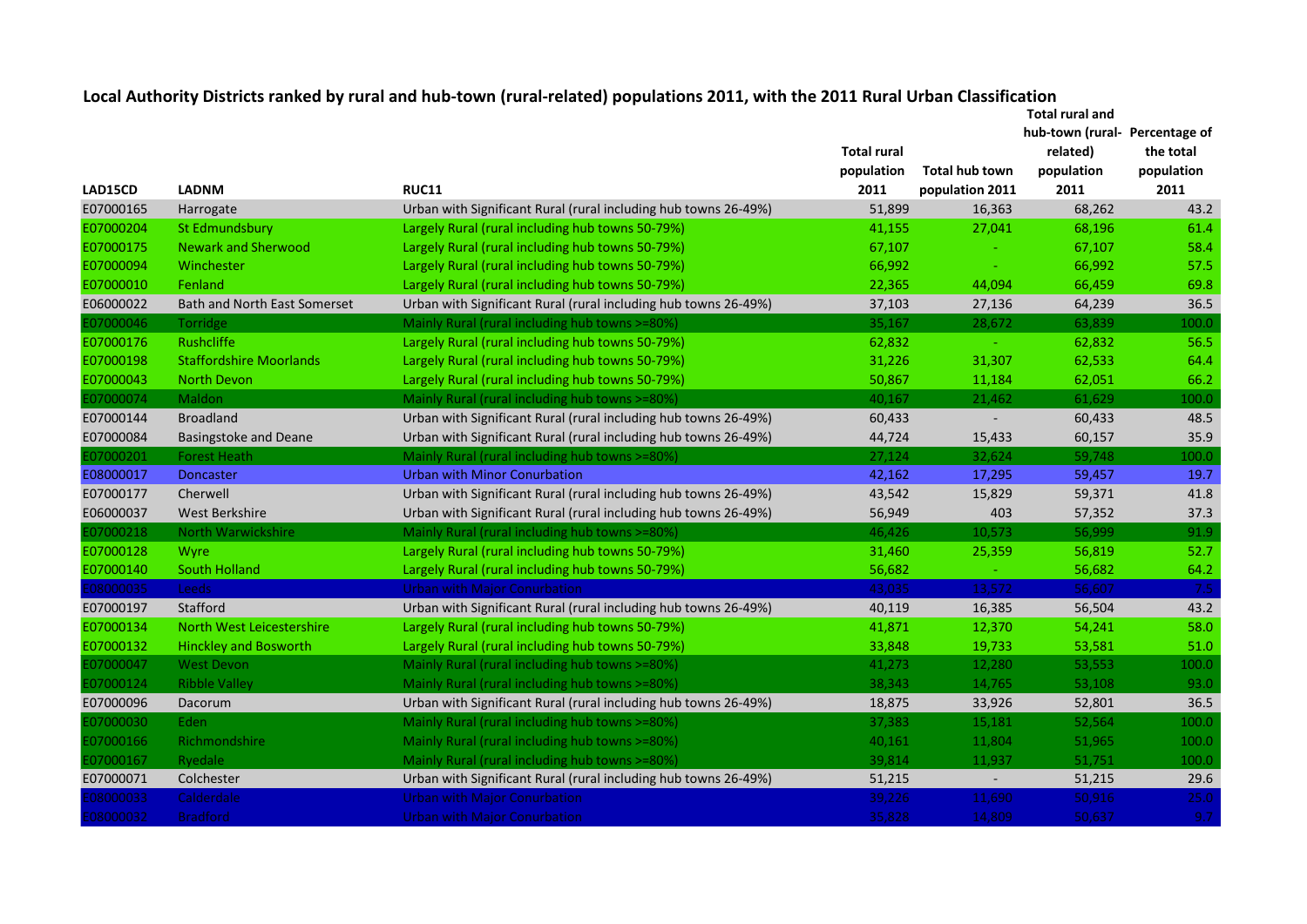|           |                              |                                                                 |                    |                          | Total rural and                |             |
|-----------|------------------------------|-----------------------------------------------------------------|--------------------|--------------------------|--------------------------------|-------------|
|           |                              |                                                                 |                    |                          | hub-town (rural- Percentage of |             |
|           |                              |                                                                 | <b>Total rural</b> |                          | related)                       | the total   |
|           |                              |                                                                 | population         | Total hub town           | population                     | population  |
| LAD15CD   | <b>LADNM</b>                 | <b>RUC11</b>                                                    | 2011               | population 2011          | 2011                           | 2011        |
| 07000133  | Melton                       | Mainly Rural (rural including hub towns >=80%)                  | 23,218             | 27,158                   | 50,376                         | 100.0       |
| E07000007 | Wycombe                      | Urban with Significant Rural (rural including hub towns 26-49%) | 31,999             | 18,079                   | 50,078                         | 29.2        |
| E07000152 | <b>East Northamptonshire</b> | Largely Rural (rural including hub towns 50-79%)                | 50,057             |                          | 50,057                         | 57.7        |
| E07000037 | <b>High Peak</b>             | Largely Rural (rural including hub towns 50-79%)                | 27,861             | 22,115                   | 49,976                         | 55.0        |
| E06000055 | Bedford                      | Urban with Significant Rural (rural including hub towns 26-49%) | 49,104             | $\overline{\phantom{a}}$ | 49,104                         | 31.2        |
| 08000034  | <b>Kirklees</b>              | <b>Urban with Major Conurbation</b>                             | 48,918             |                          | 48,918                         | 11.6        |
| 07000163  | Craven                       | Mainly Rural (rural including hub towns >=80%)                  | 33,222             | 14,623                   | 47,845                         | 86.3        |
| E07000064 | Rother                       | Largely Rural (rural including hub towns 50-79%)                | 47,420             |                          | 47,420                         | 52.3        |
| E07000082 | Stroud                       | Urban with Significant Rural (rural including hub towns 26-49%) | 32,401             | 14,992                   | 47,393                         | 42.0        |
| E07000168 | Scarborough                  | Urban with Significant Rural (rural including hub towns 26-49%) | 33,831             | 13,213                   | 47,044                         | 43.2        |
| E07000116 | Tunbridge Wells              | Urban with Significant Rural (rural including hub towns 26-49%) | 46,139             |                          | 46,139                         | 40.1        |
| E06000025 | <b>South Gloucestershire</b> | Urban with City and Town                                        | 34,363             | 11,687                   | 46,050                         | 17.5        |
| E07000190 | <b>Taunton Deane</b>         | Urban with Significant Rural (rural including hub towns 26-49%) | 31,744             | 13,822                   | 45,566                         | 41.4        |
| E07000206 | Waveney                      | Urban with Significant Rural (rural including hub towns 26-49%) | 30,441             | 13,868                   | 44,309                         | 38.4        |
| E06000003 | <b>Redcar and Cleveland</b>  | Urban with Significant Rural (rural including hub towns 26-49%) | 43,880             |                          | 43,880                         | 32.5        |
| E07000110 | Maidstone                    | Urban with Significant Rural (rural including hub towns 26-49%) | 43,730             |                          | 43,730                         | 28.2        |
| E07000083 | Tewkesbury                   | Largely Rural (rural including hub towns 50-79%)                | 23,758             | 19,778                   | 43,536                         | 53.1        |
| E07000105 | Ashford                      | Urban with Significant Rural (rural including hub towns 26-49%) | 43,223             |                          | 43,223                         | 36.6        |
| E07000093 | <b>Test Valley</b>           | Urban with Significant Rural (rural including hub towns 26-49%) | 42,505             |                          | 42,505                         | 36.5        |
| E07000127 | West Lancashire              | Urban with Significant Rural (rural including hub towns 26-49%) | 42,419             |                          | 42,419                         | 38.3        |
| E07000196 | South Staffordshire          | Urban with Significant Rural (rural including hub towns 26-49%) | 42,385             |                          | 42,385                         | 39.2        |
| E07000115 | <b>Tonbridge and Malling</b> | Urban with Significant Rural (rural including hub towns 26-49%) | 42,046             |                          | 42,046                         | 34.8        |
| E07000112 | Shepway                      | Urban with Significant Rural (rural including hub towns 26-49%) | 41,540             |                          | 41,540                         | 38.5        |
| E07000121 | Lancaster                    | Urban with Significant Rural (rural including hub towns 26-49%) | 41,225             |                          | 41,225                         | 29.8        |
| E07000239 | <b>Wyre Forest</b>           | Urban with Significant Rural (rural including hub towns 26-49%) | 20,907             | 20,292                   | 41,199                         | 42.1        |
| E07000039 | South Derbyshire             | Urban with Significant Rural (rural including hub towns 26-49%) | 41,072             |                          | 41,072                         | 43.4        |
| E07000242 | <b>East Hertfordshire</b>    | Urban with Significant Rural (rural including hub towns 26-49%) | 40,588             |                          | 40,588                         | 29.5        |
| E07000210 | Mole Valley                  | Urban with Significant Rural (rural including hub towns 26-49%) | 21,965             | 17,747                   | 39,712                         | 46.5        |
| E07000063 | Lewes                        | Urban with Significant Rural (rural including hub towns 26-49%) | 22,329             | 17,297                   | 39,626                         | 40.6        |
| E07000108 | Dover                        | Urban with Significant Rural (rural including hub towns 26-49%) | 39,410             |                          | 39,410                         | 35.3        |
| E07000193 | East Staffordshire           | Urban with Significant Rural (rural including hub towns 26-49%) | 26,174             | 13,089                   | 39,263                         | 34.6        |
| E07000235 | <b>Malvern Hills</b>         | Largely Rural (rural including hub towns 50-79%)                | 39,106             |                          | 39,106                         | 52.39913709 |
| E07000099 | North Hertfordshire          | Urban with Significant Rural (rural including hub towns 26-49%) | 22,949             | 15,781                   | 38,730                         | 30.5        |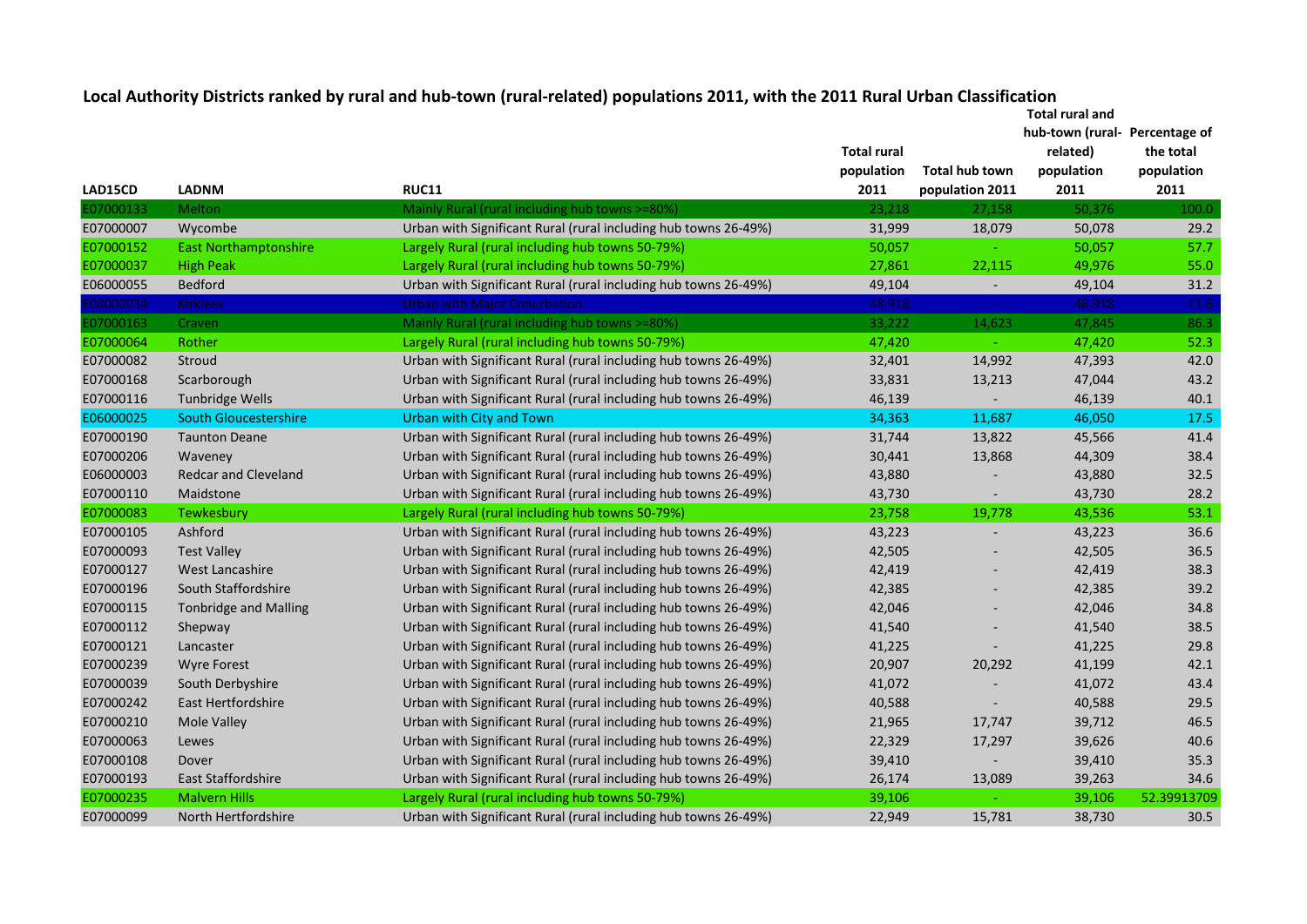|           |                                | <b>Total rural and</b>                                          |                    |                          |                                |            |
|-----------|--------------------------------|-----------------------------------------------------------------|--------------------|--------------------------|--------------------------------|------------|
|           |                                |                                                                 |                    |                          | hub-town (rural- Percentage of |            |
|           |                                |                                                                 | <b>Total rural</b> |                          | related)                       | the total  |
|           |                                |                                                                 | population         | Total hub town           | population                     | population |
| LAD15CD   | <b>LADNM</b>                   | <b>RUC11</b>                                                    | 2011               | population 2011          | 2011                           | 2011       |
| E07000051 | Purbeck                        | Mainly Rural (rural including hub towns >=80%)                  | 27,187             | 10,454                   | 37,641                         | 83.7       |
| E06000017 | Rutland                        | Mainly Rural (rural including hub towns >=80%)                  | 25,847             | 11,522                   | 37,369                         | 100.0      |
| E07000033 | <b>Bolsover</b>                | Urban with Significant Rural (rural including hub towns 26-49%) | 35,778             | $\overline{\phantom{a}}$ | 35,778                         | 47.2       |
| E07000209 | Guildford                      | <b>Urban with City and Town</b>                                 | 33,989             | 885                      | 34,874                         | 25.4       |
| E07000192 | <b>Cannock Chase</b>           | Urban with Significant Rural (rural including hub towns 26-49%) | 10,767             | 24,033                   | 34,800                         | 35.7       |
| 07000191  | <b>West Somerset</b>           | Mainly Rural (rural including hub towns >=80%)                  | 22,694             | 11,981                   | 34,675                         | 100.0      |
| E07000049 | <b>East Dorset</b>             | Urban with Significant Rural (rural including hub towns 26-49%) | 21,167             | 13,360                   | 34,527                         | 39.6       |
| E07000145 | <b>Great Yarmouth</b>          | Urban with Significant Rural (rural including hub towns 26-49%) | 33,843             |                          | 33,843                         | 34.8       |
| E07000072 | <b>Epping Forest</b>           | Urban with Significant Rural (rural including hub towns 26-49%) | 33,186             | $\overline{\phantom{a}}$ | 33,186                         | 26.6       |
| E07000070 | Chelmsford                     | Urban with City and Town                                        | 33,093             | ÷                        | 33,093                         | 19.7       |
| E07000118 | Chorley                        | Urban with Significant Rural (rural including hub towns 26-49%) | 33,066             | $\overline{\phantom{a}}$ | 33,066                         | 30.9       |
| E06000014 | York                           | <b>Urban with City and Town</b>                                 | 32,440             |                          | 32,440                         | 16.4       |
| E07000215 | Tandridge                      | Urban with Significant Rural (rural including hub towns 26-49%) | 30,691             |                          | 30,691                         | 37.0       |
| E07000194 | Lichfield                      | Urban with Significant Rural (rural including hub towns 26-49%) | 29,714             |                          | 29,714                         | 29.5       |
| E07000028 | Carlisle                       | Urban with Significant Rural (rural including hub towns 26-49%) | 29,054             |                          | 29,054                         | 27.0       |
| E06000035 | Medway                         | Urban with City and Town                                        | 28,457             |                          | 28,457                         | 10.8       |
| E07000089 | Hart                           | Urban with Significant Rural (rural including hub towns 26-49%) | 27,586             | $\overline{\phantom{a}}$ | 27,586                         | 30.3       |
| E06000041 | Wokingham                      | <b>Urban with City and Town</b>                                 | 27,045             | $\equiv$                 | 27,045                         | 17.5       |
| E08000018 | Rotherham                      | <b>Urban with Minor Conurbation</b>                             | 26,103             | $\omega$                 | 26,103                         | 10.1       |
| E07000005 | Chiltern                       | Urban with Significant Rural (rural including hub towns 26-49%) | 26,030             | $\overline{\phantom{a}}$ | 26,030                         | 28.1       |
| E07000195 | Newcastle-under-Lyme           | Urban with City and Town                                        | 25,471             | $\sim$                   | 25,471                         | 20.6       |
| E06000012 | <b>North East Lincolnshire</b> | Urban with City and Town                                        | 15,814             | 9,642                    | 25,456                         | 15.9       |
| E07000224 | Arun                           | Urban with City and Town                                        | 25,447             |                          | 25,447                         | 17.0       |
| E07000106 | Canterbury                     | Urban with City and Town                                        | 25,420             |                          | 25,420                         | 16.8       |
| E06000007 | Warrington                     | <b>Urban with City and Town</b>                                 | 25,164             |                          | 25,164                         | 12.4       |
| E07000228 | <b>Mid Sussex</b>              | Urban with City and Town                                        | 25,145             |                          | 25,145                         | 18.0       |
| E07000156 | Wellingborough                 | Urban with Significant Rural (rural including hub towns 26-49%) | 24,779             |                          | 24,779                         | 32.9       |
| E07000220 | <b>Rugby</b>                   | <b>Urban with City and Town</b>                                 | 24,260             |                          | 24,260                         | 24.2       |
| E08000016 | <b>Barnsley</b>                | <b>Urban with Minor Conurbation</b>                             | 24,173             |                          | 24,173                         | 10.5       |
| E07000130 | Charnwood                      | <b>Urban with City and Town</b>                                 | 23,963             |                          | 23,963                         | 14.4       |
| E06000020 | <b>Telford and Wrekin</b>      | <b>Urban with City and Town</b>                                 | 11,177             | 12,741                   | 23,918                         | 14.4       |
| E06000030 | Swindon                        | <b>Urban with City and Town</b>                                 | 23,848             |                          | 23,848                         | 11.4       |
| E07000032 | <b>Amber Valley</b>            | Urban with Minor Conurbation                                    | 23,469             | i al                     | 23,469                         | 19.2       |
|           |                                |                                                                 |                    |                          |                                |            |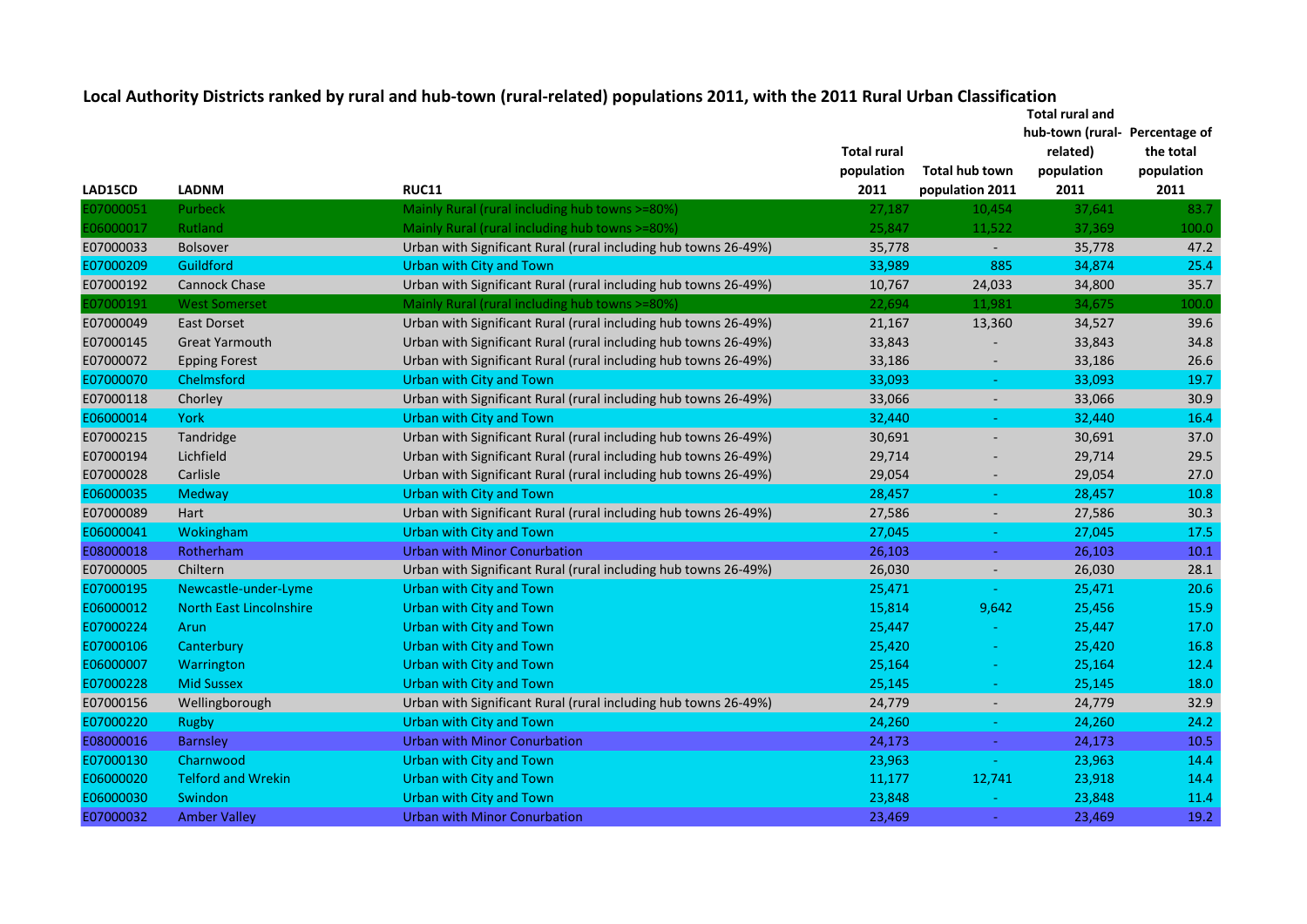| Local Authority Districts ranked by rural and hub-town (rural-related) populations 2011, with the 2011 Rural Urban Classification |  |  |
|-----------------------------------------------------------------------------------------------------------------------------------|--|--|
|-----------------------------------------------------------------------------------------------------------------------------------|--|--|

|           |                               |                                                                 |                    |                  | <b>Total rural and</b>         |            |
|-----------|-------------------------------|-----------------------------------------------------------------|--------------------|------------------|--------------------------------|------------|
|           |                               |                                                                 |                    |                  | hub-town (rural- Percentage of |            |
|           |                               |                                                                 | <b>Total rural</b> |                  | related)                       | the total  |
|           |                               |                                                                 | population         | Total hub town   | population                     | population |
| LAD15CD   | <b>LADNM</b>                  | <b>RUC11</b>                                                    | 2011               | population 2011  | 2011                           | 2011       |
| E07000136 | <b>Boston</b>                 | Urban with Significant Rural (rural including hub towns 26-49%) | 23,297             |                  | 23,297                         | 36.0       |
| E07000027 | Barrow-in-Furness             | Urban with Significant Rural (rural including hub towns 26-49%) | 23,222             |                  | 23,222                         | 33.6       |
| E07000122 | Pendle                        | <b>Urban with City and Town</b>                                 | 12,514             | 10,435           | 22,949                         | 25.7       |
| E08000019 | Sheffield                     | <b>Urban with Minor Conurbation</b>                             | 9,690              | 13,069           | 22,759                         | 4.1        |
| E06000031 | Peterborough                  | <b>Urban with City and Town</b>                                 | 21,752             | 806              | 22,558                         | 12.3       |
| E06000042 | <b>Milton Keynes</b>          | Urban with City and Town                                        | 21,653             | $\sim$           | 21,653                         | 8.7        |
| E07000006 | South Bucks                   | Urban with Significant Rural (rural including hub towns 26-49%) | 21,212             | $\sim$           | 21,212                         | 31.7       |
| E07000173 | Gedling                       | <b>Urban with Minor Conurbation</b>                             | 20,717             | $\sim$           | 20,717                         | 18.2       |
| E07000068 | Brentwood                     | Urban with Significant Rural (rural including hub towns 26-49%) | 20,703             | $\sim$           | 20,703                         | 28.1       |
| 08000029  | Solihull                      | <b>Urban with Major Conurbation</b>                             | 20,398             | $\omega_{\rm c}$ | 20,398                         | 9.9        |
| E07000038 | <b>North East Derbyshire</b>  | <b>Urban with City and Town</b>                                 | 19,948             | $\equiv$         | 19,948                         | 20.1       |
| E06000034 | Thurrock                      | <b>Urban with Major Conurbation</b>                             | 19,765             | $\sim$           | 19,765                         | 12.5       |
| E07000234 | <b>Bromsgrove</b>             | <b>Urban with City and Town</b>                                 | 19,619             | $\sim$           | 19,619                         | 21.0       |
| E07000153 | <b>Kettering</b>              | <b>Urban with City and Town</b>                                 | 19,103             | $\pm$            | 19,103                         | 20.4       |
| 07000109  | Gravesham                     | <b>Urban with Major Conurbation</b>                             | 19,079             | $\omega_{\rm c}$ | 19,079                         | 18.8       |
| E07000129 | Blaby                         | <b>Urban with City and Town</b>                                 | 18,310             | 509              | 18,819                         | 20.0       |
| E06000027 | Torbay                        | <b>Urban with City and Town</b>                                 | 762                | 16,693           | 17,455                         | 13.3       |
| E07000222 | <b>Warwick</b>                | <b>Urban with City and Town</b>                                 | 17,090             |                  | 17,090                         | 12.4       |
| E07000119 | Fylde                         | Urban with City and Town                                        | 16,873             | $\sim$           | 16,873                         | 22.3       |
| 08000037  | Gateshead                     | <b>Urban with Major Conurbation</b>                             | 16,063             | $\equiv$         | 16,063                         | 8.0        |
| E06000040 | <b>Windsor and Maidenhead</b> | <b>Urban with City and Town</b>                                 | 14,961             | 182              | 15,143                         | 10.5       |
| 07000098  | Hertsmere                     | <b>Urban with Major Conurbation</b>                             | 15,024             |                  | 15,024                         | 15.0       |
| E07000214 | <b>Surrey Heath</b>           | Urban with City and Town                                        | 13,819             | $\equiv$         | 13,819                         | 16.0       |
| E07000174 | Mansfield                     | <b>Urban with City and Town</b>                                 | 13,703             |                  | 13,703                         | 13.1       |
| E07000240 | <b>St Albans</b>              | <b>Urban with City and Town</b>                                 | 13,264             |                  | 13,264                         | 9.4        |
| E07000053 | <b>Weymouth and Portland</b>  | <b>Urban with City and Town</b>                                 | 13,223             |                  | 13,223                         | 20.3       |
| E06000005 | Darlington                    | <b>Urban with City and Town</b>                                 | 13,201             |                  | 13,201                         | 12.5       |
| E07000241 | <b>Welwyn Hatfield</b>        | <b>Urban with City and Town</b>                                 | 13,086             |                  | 13,086                         | 11.8       |
| E07000086 | Eastleigh                     | <b>Urban with City and Town</b>                                 | 11,791             |                  | 11,791                         | 9.4        |
| 08000010  | Wigan                         | <b>Urban with Major Conurbation</b>                             | 11,556             | $\sim$           | 11,556                         | 3.6        |
| E07000075 | Rochford                      | Urban with City and Town                                        | 11,476             | $\sim$           | 11,476                         | 13.8       |
| 07000107  | Dartford                      | <b>Urban with Major Conurbation</b>                             | 11,240             |                  | 11,240                         | 11.5       |
| 08000013  | St. Helens                    | <b>Urban with Major Conurbation</b>                             | 9,729              |                  | 9,729                          | 5.5        |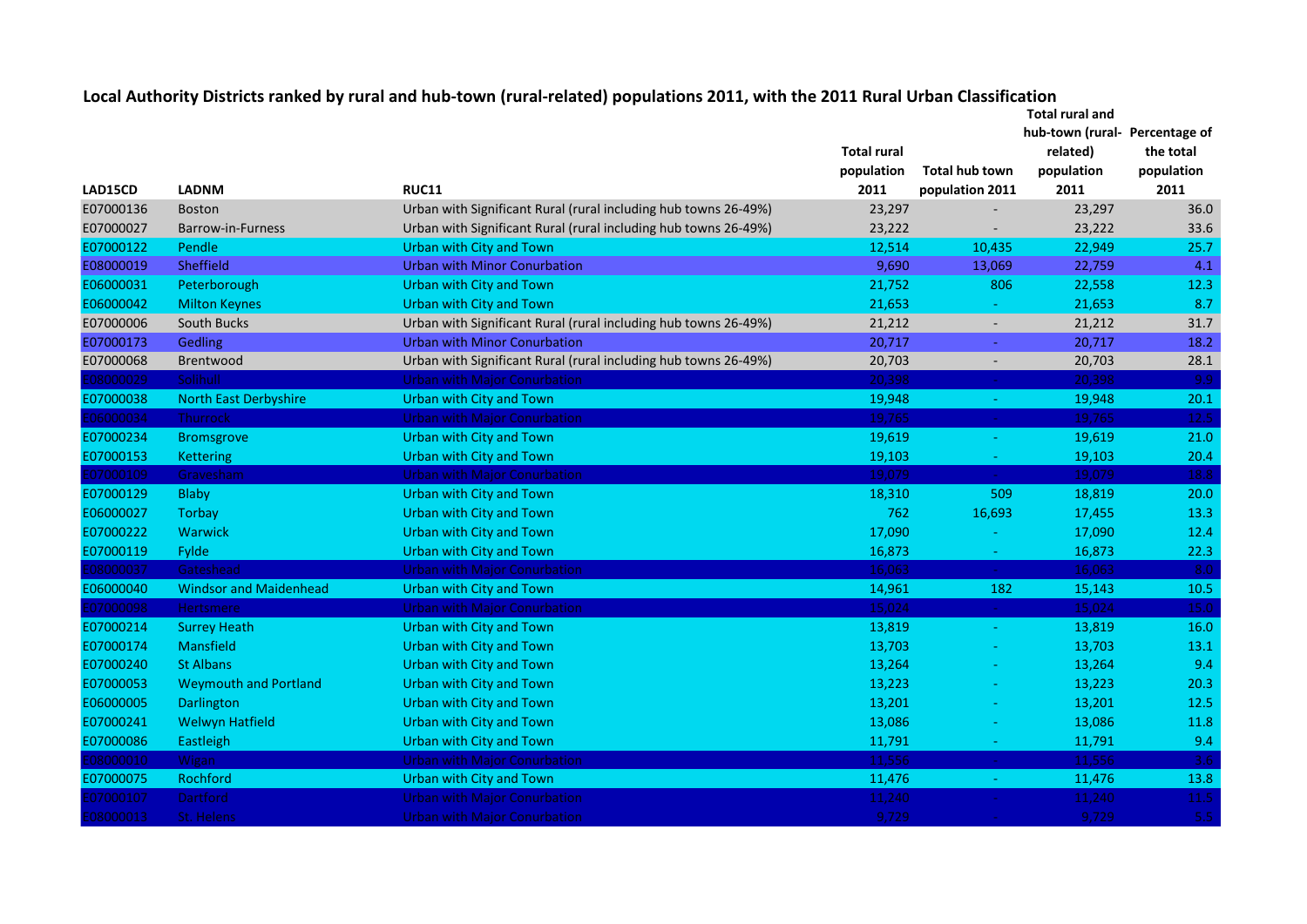| Local Authority Districts ranked by rural and hub-town (rural-related) populations 2011, with the 2011 Rural Urban Classification |                                |           |
|-----------------------------------------------------------------------------------------------------------------------------------|--------------------------------|-----------|
|                                                                                                                                   | Total rural and                |           |
|                                                                                                                                   | hub-town (rural- Percentage of |           |
| <b>Total rural</b>                                                                                                                | related)                       | the total |
|                                                                                                                                   |                                |           |

|           |                              |                                                | <b>Total rural</b> |                                          | related)   | the total        |
|-----------|------------------------------|------------------------------------------------|--------------------|------------------------------------------|------------|------------------|
|           |                              |                                                | population         | <b>Total hub town</b>                    | population | population       |
| LAD15CD   | <b>LADNM</b>                 | <b>RUC11</b>                                   | 2011               | population 2011                          | 2011       | 2011             |
| E07000114 | <b>Thanet</b>                | <b>Urban with City and Town</b>                | 8,816              | ÷.                                       | 8,816      | 6.6              |
| 08000022  | North Tyneside               | <b>Urban with Major Conurbation</b>            | 8,523              | $\frac{1}{2} \mathcal{L}_{\mathrm{eff}}$ | 8,523      | 4.2              |
| E07000123 | Preston                      | Urban with City and Town                       | 8,125              | $\equiv$                                 | 8,125      | 5.8              |
| E07000120 | <b>Hyndburn</b>              | Urban with City and Town                       | 7,752              |                                          | 7,752      | 9.6              |
| E06000004 | <b>Stockton-on-Tees</b>      | <b>Urban with City and Town</b>                | 7,536              |                                          | 7,536      | 3.9              |
| 09000017  | <b>Hillingdon</b>            | <b>Urban with Major Conurbation</b>            | 7,399              | $\omega$                                 | 7,399      | 2.7              |
| E07000211 | <b>Reigate and Banstead</b>  | Urban with City and Town                       | 7,025              | $\blacksquare$                           | 7,025      | 5.1              |
| E06000008 | <b>Blackburn with Darwen</b> | <b>Urban with City and Town</b>                | 6,931              | $\sim$                                   | 6,931      | 4.7              |
| 08000021  | Newcastle upon Tyne          | <b>Urban with Major Conurbation</b>            | 5,733              | $\sim$                                   | 5,733      | 2.0 <sub>1</sub> |
| E08000002 | <b>Bury</b>                  | <b>Urban with Major Conurbation</b>            | 5,126              | $\sim$                                   | 5,126      | 2.8              |
| E07000102 | <b>Three Rivers</b>          | <b>Urban with Major Conurbation</b>            | 4,644              | $\sim$                                   | 4,644      | 5.3              |
| E07000117 | <b>Burnley</b>               | <b>Urban with City and Town</b>                | 4,483              | $\sim$                                   | 4,483      | 5.1              |
| E07000150 | Corby                        | <b>Urban with City and Town</b>                | 4,445              | $\blacksquare$                           | 4,445      | 7.3              |
| E06000043 | <b>Brighton and Hove</b>     | Urban with City and Town                       | 4,318              | $\equiv$                                 | 4,318      | 1.6              |
| 08000014  | Sefton                       | <b>Urban with Major Conurbation</b>            | 3,979              | $\sim$                                   | 3,979      | 1.5              |
| E07000125 | Rossendale                   | Urban with City and Town                       | 3,559              | ÷                                        | 3,559      | 5.2              |
| 08000015  | Wirral                       | <b>Urban with Major Conurbation</b>            | 3,538              | $\frac{1}{\sqrt{2}}$                     | 3,538      | 1.1              |
| 09000006  | Bromley                      | <b>Urban with Major Conurbation</b>            | 3,455              | $\omega$                                 | 3,455      | $1.1$            |
| E06000001 | Hartlepool                   | Urban with City and Town                       | 3,173              | $\equiv$                                 | 3,173      | 3.4              |
| E06000006 | <b>Halton</b>                | <b>Urban with City and Town</b>                | 3,148              | $\equiv$                                 | 3,148      | 2.5              |
| 08000030  | Walsall                      | <b>Urban with Major Conurbation</b>            | 3,005              | $\sim$                                   | 3,005      | $1.1$            |
| E07000207 | Elmbridge                    | <b>Urban with Major Conurbation</b>            | 2,847              | $\sim$                                   | 2,847      | $2.2^{\circ}$    |
| E07000208 | <b>Epsom and Ewell</b>       | <b>Urban with Major Conurbation</b>            | 2,824              | $\sim$                                   | 2,824      | 3.8 <sub>1</sub> |
| 08000004  | Oldham                       | <b>Urban with Major Conurbation</b>            | 2,657              | $\sim$                                   | 2,657      | 1.2              |
| E07000236 | Redditch                     | Urban with City and Town                       | 2,592              | $\sim$                                   | 2,592      | 3.1              |
| 08000005  | Rochdale                     | <b>Urban with Major Conurbation</b>            | 2,577              | $\sim$                                   | 2,577      | 1.2              |
| 08000001  | <b>Bolton</b>                | <b>Urban with Major Conurbation</b>            | 2,488              | $\sim$                                   | 2,488      | 0.9              |
| E06000036 | <b>Bracknell Forest</b>      | Urban with City and Town                       | 2,309              | $\omega$                                 | 2,309      | 2.0              |
| E06000053 | <b>Isles of Scilly</b>       | Mainly Rural (rural including hub towns >=80%) | 2,203              | $\sim$                                   | 2,203      | 100.0            |
| E07000036 | Erewash                      | <b>Urban with Minor Conurbation</b>            | 1,987              | $\equiv$                                 | 1,987      | 1.8              |
| 07000217  | Woking                       | <b>Urban with Major Conurbation</b>            | 1,982              | $\sim$                                   | 1,982      | 2.0              |
| E07000034 | Chesterfield                 | Urban with City and Town                       | 1,909              |                                          | 1,909      | 1.8              |
| E07000090 | <b>Havant</b>                | <b>Urban with City and Town</b>                | 1,894              |                                          | 1,894      | 1.6              |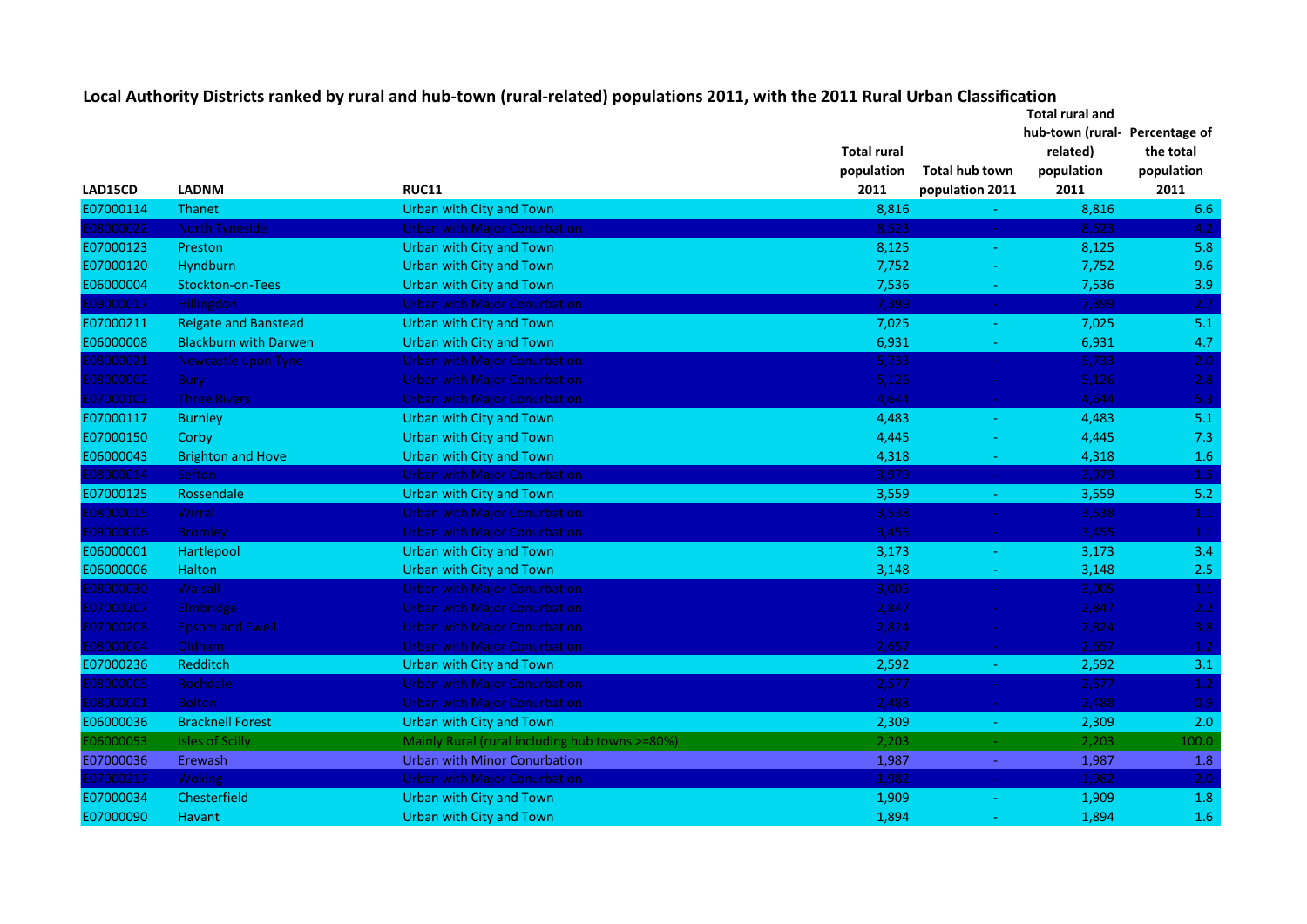|           |                             |                                     |                    |                      | <b>Total rural and</b>        |            |  |
|-----------|-----------------------------|-------------------------------------|--------------------|----------------------|-------------------------------|------------|--|
|           |                             |                                     |                    |                      | hub-town (rural-Percentage of |            |  |
|           |                             |                                     | <b>Total rural</b> |                      | related)                      | the total  |  |
|           |                             |                                     | population         | Total hub town       | population                    | population |  |
| LAD15CD   | <b>LADNM</b>                | <b>RUC11</b>                        | 2011               | population 2011      | 2011                          | 2011       |  |
| E07000126 | <b>South Ribble</b>         | Urban with City and Town            | 1,891              |                      | 1,891                         | 1.7        |  |
| E07000178 | Oxford                      | Urban with City and Town            | 1,872              | ÷                    | 1,872                         | 1.2        |  |
| 09000016  | <b>Havering</b>             | Urban with Major Conurbation        | 1,860              | $\sim$               | 1,860                         | 0.8        |  |
| 07000212  | Runnymede                   | Urban with Major Conurbation        | 1,649              | $\omega$             | 1,649                         | 2.0        |  |
| 08000024  | Sunderland                  | Urban with Major Conurbation        | 1,493              |                      | 1,493                         | 0.5        |  |
| 09000010  | <b>Enfield</b>              | <b>Urban with Major Conurbation</b> | 1,478              | $\omega$             | 1,478                         | 0.5        |  |
| E07000092 | <b>Rushmoor</b>             | Urban with City and Town            | 1,392              | $\sim$               | 1,392                         | 1.5        |  |
| 07000213  | Spelthorne                  | Urban with Major Conurbation        | 1,360              | $\frac{1}{\sqrt{2}}$ | 1,360                         | 1.4        |  |
| 08000007  | Stockport                   | Urban with Major Conurbation        | 1,249              | $\omega$             | 1,249                         | 0.4        |  |
| 08000011  | Knowsley                    | Urban with Major Conurbation        | 993                | $\omega$             | 993                           | 0.7        |  |
| E06000002 | Middlesbrough               | <b>Urban with City and Town</b>     | 957                | $\equiv$             | 957                           | 0.7        |  |
| E07000154 | Northampton                 | <b>Urban with City and Town</b>     | 956                |                      | 956                           | 0.5        |  |
| E07000170 | Ashfield                    | Urban with City and Town            | 905                |                      | 905                           | 0.8        |  |
| E07000066 | <b>Basildon</b>             | <b>Urban with City and Town</b>     | 865                |                      | 865                           | 0.5        |  |
| 08000009  | <b>Trafford</b>             | Urban with Major Conurbation        | 824                | $\frac{1}{\sqrt{2}}$ | 824                           | 0.4        |  |
| E07000223 | Adur                        | <b>Urban with City and Town</b>     | 810                | ÷                    | 810                           | 1.3        |  |
| E06000021 | Stoke-on-Trent              | <b>Urban with City and Town</b>     | 671                |                      | 671                           | 0.3        |  |
| E07000048 | Christchurch                | <b>Urban with City and Town</b>     | 669                |                      | 669                           | 1.4        |  |
| E07000087 | Fareham                     | <b>Urban with City and Town</b>     | 652                |                      | 652                           | 0.6        |  |
| 80000008  | <b>Tameside</b>             | <b>Urban with Major Conurbation</b> | 645                | $\Delta \phi$        | 645                           | 0.3        |  |
| 09000012  | Hackney                     | Urban with Major Conurbation        | 625                | $\Delta \phi$        | 625                           | 0.3        |  |
| 09000015  | <b>Harrow</b>               | Urban with Major Conurbation        | 601                | <b>College</b>       | 601                           | 0.3        |  |
| E08000023 | South Tyneside              | <b>Urban with Major Conurbation</b> | 601                | <b>College</b>       | 601                           | 0.4        |  |
| E08000026 | Coventry                    | <b>Urban with City and Town</b>     | 565                | $\blacksquare$       | 565                           | 0.2        |  |
| E06000016 | Leicester                   | <b>Urban with City and Town</b>     | 556                |                      | 556                           | 0.2        |  |
| E06000009 | Blackpool                   | <b>Urban with City and Town</b>     | 555                |                      | 555                           | 0.4        |  |
| E08000025 | <b>Birmingham</b>           | <b>Urban with Major Conurbation</b> | 553                | $\Delta \phi$        | 553                           | 0.1        |  |
| E07000041 | Exeter                      | Urban with City and Town            | 536                |                      | 536                           | 0.5        |  |
| E06000038 | Reading                     | <b>Urban with City and Town</b>     | 468                |                      | 468                           | 0.3        |  |
| E09000021 | <b>Kingston upon Thames</b> | <b>Urban with Major Conurbation</b> | 424                | $\sim$               | 424                           | 0.3        |  |
| E07000172 | <b>Broxtowe</b>             | <b>Urban with Minor Conurbation</b> | 423                | $\omega$             | 423                           | 0.4        |  |
| E07000008 | <b>Cambridge</b>            | <b>Urban with City and Town</b>     | 359                |                      | 359                           | 0.3        |  |
| E07000226 | Crawley                     | <b>Urban with City and Town</b>     | 353                |                      | 353                           | 0.3        |  |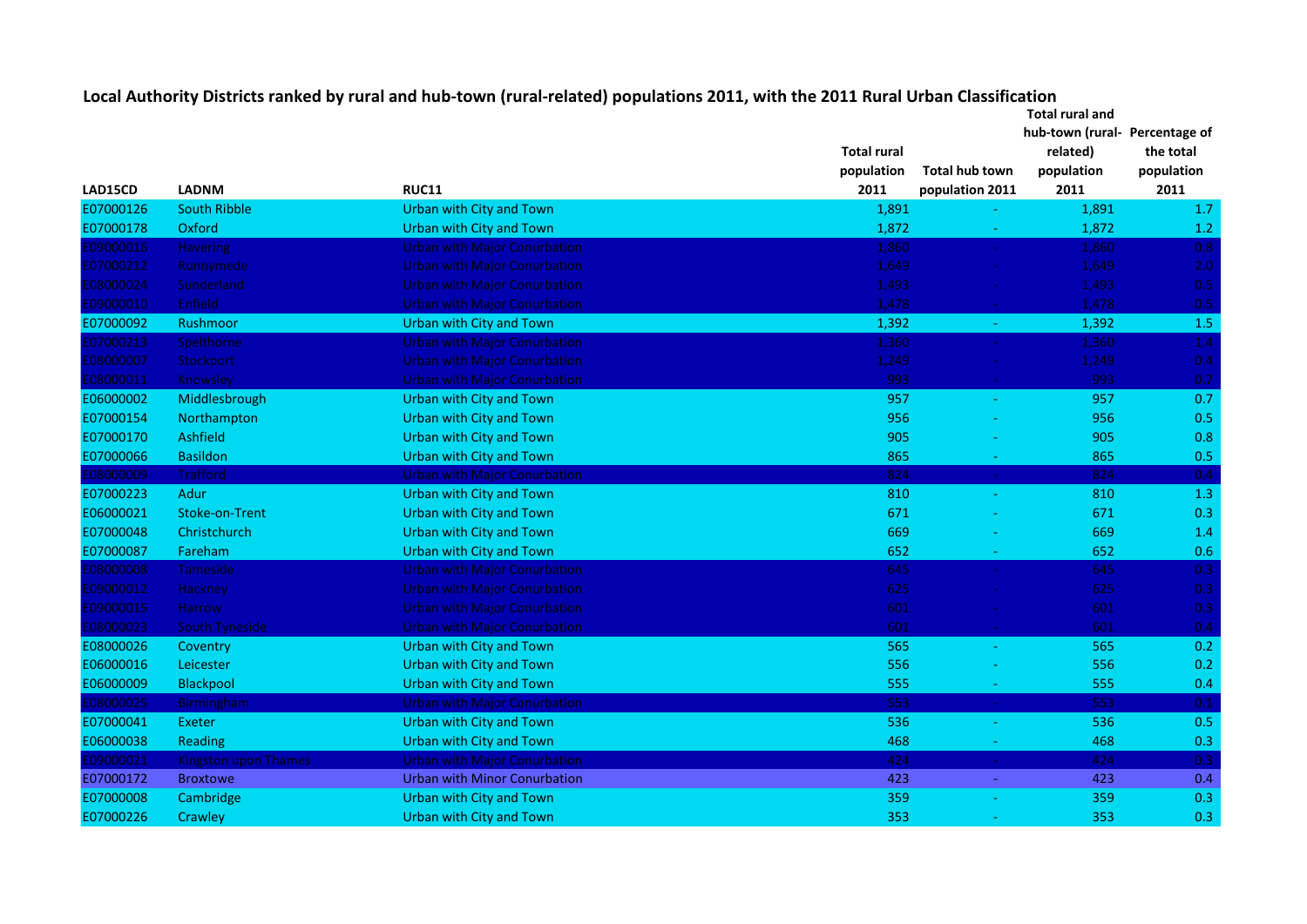|           |                              |                                     |                    | <b>Total rural and</b> |                                |            |  |
|-----------|------------------------------|-------------------------------------|--------------------|------------------------|--------------------------------|------------|--|
|           |                              |                                     |                    |                        | hub-town (rural- Percentage of |            |  |
|           |                              |                                     | <b>Total rural</b> |                        | related)                       | the total  |  |
|           |                              |                                     | population         | <b>Total hub town</b>  | population                     | population |  |
| LAD15CD   | <b>LADNM</b>                 | <b>RUC11</b>                        | 2011               | population 2011        | 2011                           | 2011       |  |
| E07000078 | Cheltenham                   | <b>Urban with City and Town</b>     | 327                |                        | 327                            | 0.3        |  |
| 08000006  | Salford                      | <b>Urban with Major Conurbation</b> | 284                |                        | 284                            | 0.1        |  |
| 08000027  | <b>Dudley</b>                | <b>Urban with Major Conurbation</b> | 276                | ш.                     | 276                            | 0.1        |  |
| E06000029 | Poole                        | <b>Urban with City and Town</b>     | 236                | $\sim$                 | 236                            | 0.2        |  |
| E07000088 | Gosport                      | <b>Urban with City and Town</b>     | 233                |                        | 233                            | 0.3        |  |
| 07000095  | <b>Broxbourne</b>            | <b>Urban with Major Conurbation</b> | 154                | $\Delta \phi$          | 154                            | 0.2        |  |
| E09000004 | <b>Bexley</b>                | <b>Urban with Major Conurbation</b> | 152                | $\omega$               | 152                            | 0.1        |  |
| E06000028 | Bournemouth                  | <b>Urban with City and Town</b>     | 139                | $\equiv$               | 139                            | 0.1        |  |
| E07000237 | Worcester                    | <b>Urban with City and Town</b>     | 129                |                        | 129                            | 0.1        |  |
| 08000003  | Manchester                   | <b>Urban with Major Conurbation</b> | 103                | $\omega_{\rm c}$       | 103                            | 0.0        |  |
| E06000023 | <b>Bristol</b>               | <b>Urban with City and Town</b>     | $\blacksquare$     |                        |                                | $\equiv$   |  |
| E07000069 | <b>Castle Point</b>          | Urban with City and Town            |                    |                        |                                |            |  |
| E06000015 | Derby                        | Urban with City and Town            |                    |                        |                                |            |  |
| E07000061 | Eastbourne                   | Urban with City and Town            |                    |                        |                                |            |  |
| E07000081 | Gloucester                   | Urban with City and Town            |                    |                        |                                |            |  |
| E07000073 | <b>Harlow</b>                | Urban with City and Town            |                    |                        |                                |            |  |
| E07000062 | <b>Hastings</b>              | <b>Urban with City and Town</b>     |                    |                        |                                |            |  |
| E07000202 | Ipswich                      | <b>Urban with City and Town</b>     |                    |                        |                                |            |  |
| E06000010 | Kingston upon Hull           | Urban with City and Town            |                    |                        |                                |            |  |
| E07000138 | Lincoln                      | <b>Urban with City and Town</b>     |                    |                        |                                |            |  |
| E06000032 | Luton                        | <b>Urban with City and Town</b>     |                    |                        |                                |            |  |
| E07000148 | <b>Norwich</b>               | <b>Urban with City and Town</b>     |                    |                        |                                |            |  |
| E07000219 | <b>Nuneaton and Bedworth</b> | <b>Urban with City and Town</b>     |                    |                        |                                |            |  |
| E07000135 | Oadby and Wigston            | <b>Urban with City and Town</b>     |                    |                        |                                |            |  |
| E06000026 | Plymouth                     | Urban with City and Town            |                    |                        |                                |            |  |
| E06000044 | Portsmouth                   | Urban with City and Town            |                    |                        |                                |            |  |
| E06000039 | Slough                       | Urban with City and Town            |                    |                        |                                |            |  |
| E06000045 | Southampton                  | Urban with City and Town            |                    |                        |                                |            |  |
| E06000033 | Southend-on-Sea              | Urban with City and Town            |                    |                        |                                |            |  |
| E07000243 | <b>Stevenage</b>             | Urban with City and Town            |                    |                        |                                |            |  |
| E07000199 | Tamworth                     | Urban with City and Town            |                    |                        |                                |            |  |
| E07000229 | Worthing                     | <b>Urban with City and Town</b>     |                    |                        |                                |            |  |
| E06000018 | Nottingham                   | <b>Urban with Minor Conurbation</b> |                    |                        |                                |            |  |